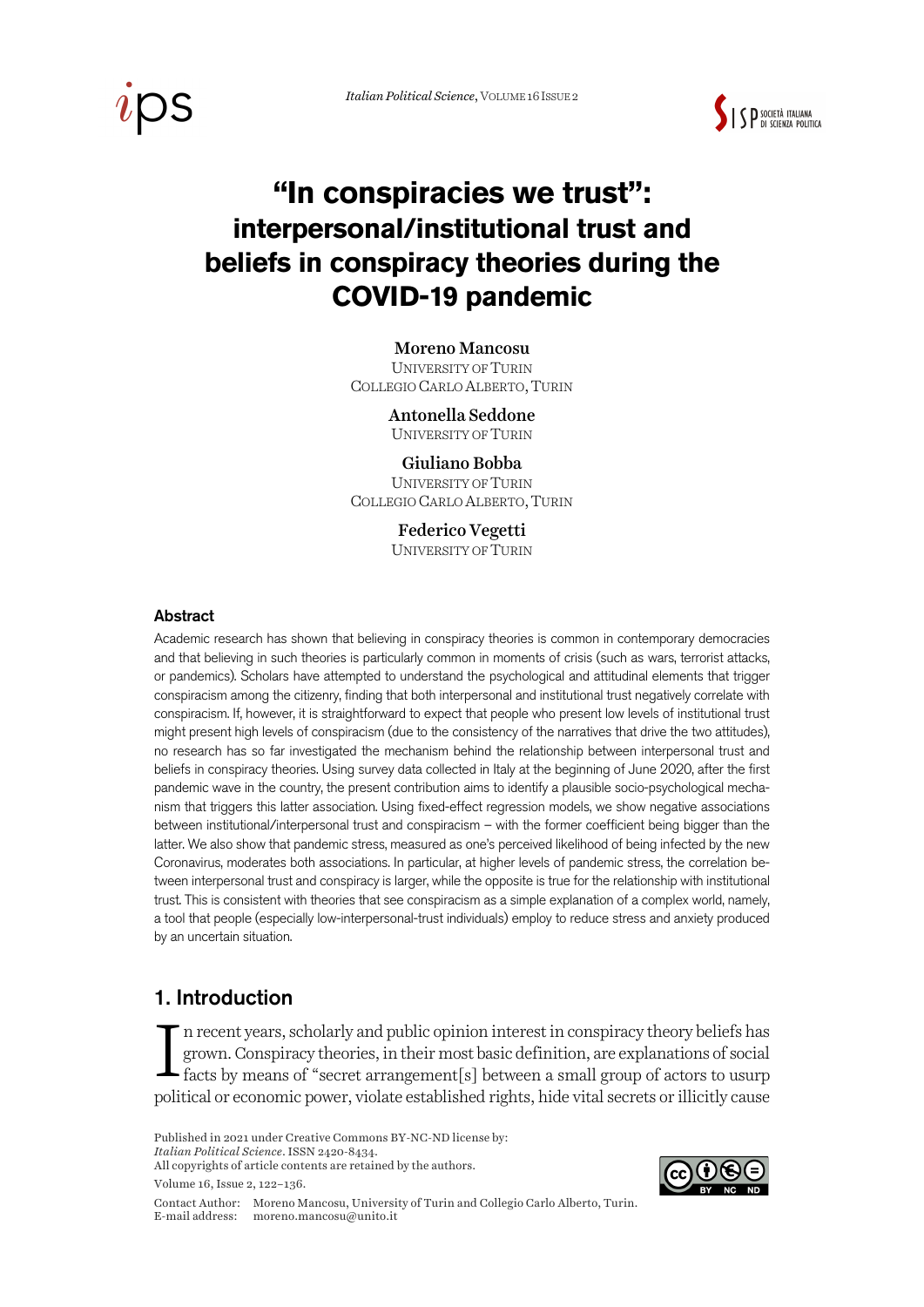widespread harm" (Uscinski et al. 2016, p. 58). The growing interest in the determinants of conspiracism might be explained in two ways. First, the diffusion of conspiracist beliefs seems in contrast to the spread of higher education, scientific knowledge, and the relative ease with which rigorous and reliable information can be accessed by the general public. Rather than explanations of social facts put forward by experts, people seem to be more fascinated by alternative epistemologies, which are usually consistent with their previous beliefs (Plencner, 2014). Partially related to this first argument, the increased diffusion of conspiracy theories also seems to be associated with the support of populist parties (Mancosu et al., 2017; Castanho Silva et al., 2017), which have recently made heavy use of conspiratorial language.

The academic literature has shown that conspiracy theories emerge during crises, such as wars (Olmsted, 2019; Byford and Billig, 2001) or terrorist attacks (Kreis, 2020); i.e., moments in which the feelings of threat and panic are at their peak in the citizenry (Oleksy et al., 2021). Unsurprisingly, thus, the COVID-19 pandemic crisis has crucially contributed to the emergence of a large number of theories related to the origins of the virus and the possible benefits that evil and powerful conspirators might obtain by lockdown measures, the circulation of the virus, or vaccination campaigns (Miller, 2020; Oleksy et al., 2021, Vezzoni et al., 2021). These positions can lead to negative consequences, such as vaccine hesitancy (Hornsey et al., 2020) or scarce compliance with public health measures (Constantinou et al., 2021).

Scholars have made relevant efforts to understand the psychological and attitudinal elements that trigger conspiracism among the citizenry, focusing, among other elements, on the relevance that trust in institutions might have on the likelihood of accepting conspiracy theories. It should not surprise, indeed, that people holding scarce trust in political institutions are more fascinated by theories that place in an extremely negative light these same institutions, deemed as plotting conspiracies to the detriment of regular citizens. Much less investigated is the connection between interpersonal trust and conspiracism. Although some research has been dedicated to this latter relationship, showing a negative correlation between the two concepts (Goertzel, 1994; Abalakina-Paap et al., 1999), the mechanism that should drive this empirical evidence is far from being assessed.

The aim of this contribution is twofold. First, we aim to systematically compare the strength of the relationship between interpersonal/institutional trust and conspiracism. Second, we aim to identify a socio-psychological mechanism that is able to explain the under-theorized correlation between interpersonal trust and conspiracism. We will argue that the relationship between conspiracism and horizontal trust might be due to the cognitive and social tools that interpersonal trust guarantees. We rely on socio-psychological theories that see interpersonal trust as an indicator of the extent to which people can deal with complexity and can solve cognitive and social problems through a trustworthy network. When an individual lacks social/interpersonal trust, it means that they are alone in solving those problems and dealing with complex, stressful situations. Believing in conspiracy theories is, after all, very similar to producing simple answers to complex problems. This leads us to hypothesize that, at lower levels of social trust, we will witness a higher likelihood of relying on coping mechanisms that produce higher levels of conspiracist ideation. This mechanism can be further refined by exploiting the COVID-19 pandemic, which has unevenly increased levels of stress and uncertainty in the population. On the one hand, if the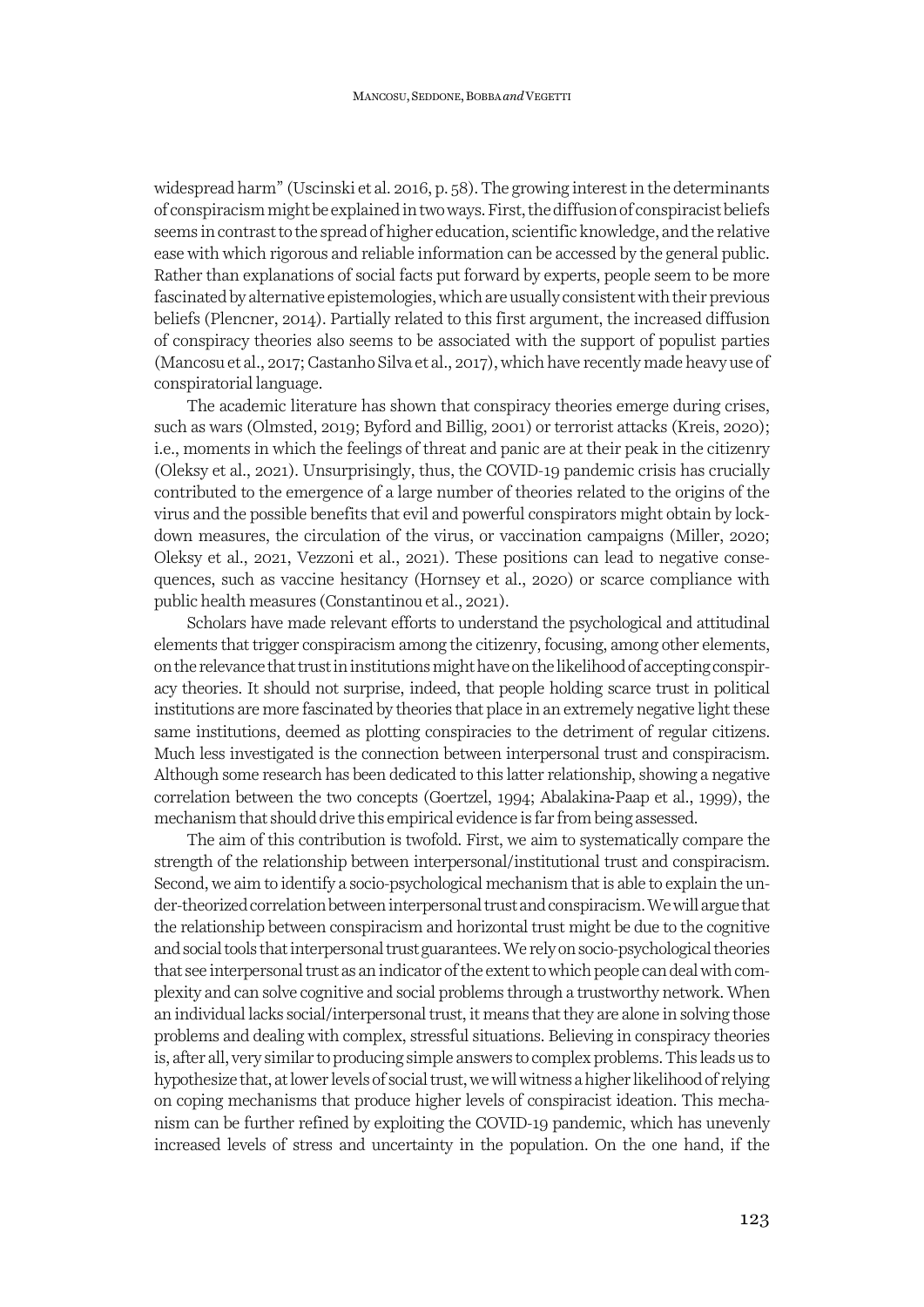mechanism we are hypothesizing is correct, at heightened levels of stress and uncertainty (produced by the COVID-19 crisis) we will see stronger associations between conspiracism and interpersonal trust. On the other hand, we will not see the same picture with regard to the association between institutional trust and conspiracism, which is mainly due to a narrative consistency between the two concepts.

We test our hypotheses by means of survey data collected in Italy at the beginning of June 2020, after the first pandemic wave in the country. Using fixed-effects regression models, we show the negative associations between institutional/interpersonal trust and conspiracism – with the former being about 4.5 times bigger than the latter. In addition, we show that pandemic stress, measured as one's perceived likelihood of being infected by the new Coronavirus, moderates both associations. In particular, at higher levels of pandemic stress, the correlation between interpersonal trust and conspiracy is greater, while the opposite is true for the relationship with institutional trust.

The paper is designed as follows. Section 2 aims to outline the argument, define the basic concepts that we will take into account, and clarify the hypotheses. Section 3 presents the data and methods employed to test our expectations. Section 4 will present the results of the regression analyses, and Section 5 will draw some conclusions on the results and present the limitations of the research.

### 2. Background

#### 2.1 Conspiracies theories and people who believe them

Academic research has shown that believing in conspiracy theories is common in contemporary democracies. According to Oliver and Wood (2014), about 50% of Americans believe in at least one conspiracy theory among those most widespread in the US. The percentage of believers is similar in other samples collected in other countries (see, as regards Italy, Mancosu et al., 2017). As a matter of fact, conspiracism seems not to be a marginal phenomenon.

The academic literature has tried to identify the factors that explain the individual likelihood of endorsing these theories. In particular, it is possible to identify two research lines. The first relies on psychological and psychopathological studies, which argue that believing in conspiracies is a more or less severe form of mental disease (Darwin et al., 2011; Barron et al., 2014). Conspiracism seems to be related to a paranoid style of thinking, a psychological condition in which an individual "sees the hostile and conspiratorial world in which he feels himself to be living as directed […] against a nation, a culture, a way of life whose fate does not affect himself alone but millions of others." (Hofstadter, 1956, p. 4). In addition, people believing in conspiracy theories are more likely to show Manichean attitudes of the social and political environment in which they live, depicting a society in which a few conspirators are identified with Evil and millions of individuals with Good. Moreover, social psychology literature finds that conspiracism is correlated with lower levels of selfesteem, agreeableness, high levels of powerlessness, and authoritarianism (Abalakina et al., 1999; Swami et al., 2011).

A second line of research, on the other hand, investigates conspiracy beliefs by employing a socio-political perspective, aimed at finding associations between conspiracism and other attitudinal or socio-demographic variables (Oliver and Wood, 2014; van Proojien,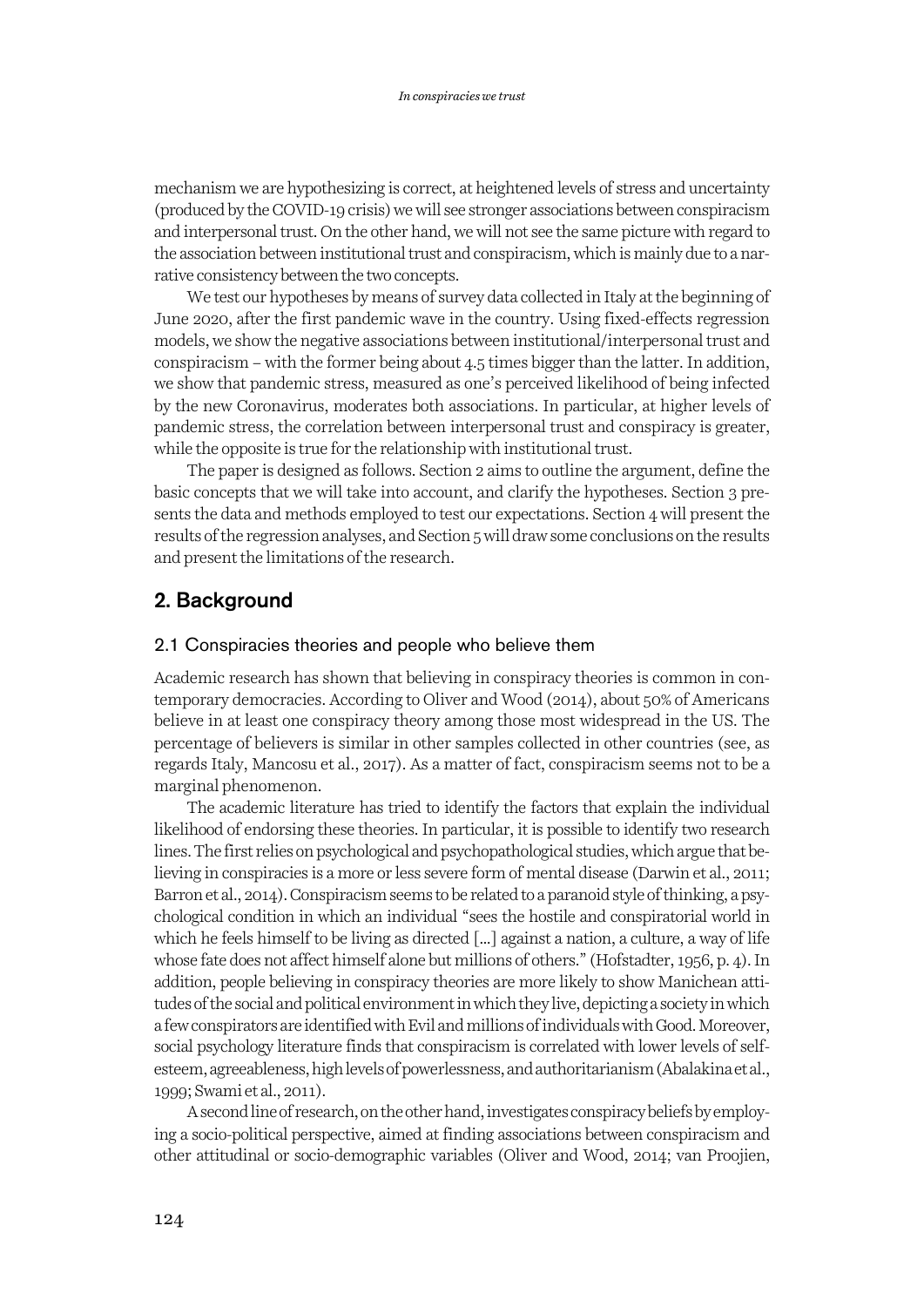2017; Mancosu and Vegetti, 2020). For instance, it is shown that education is negatively related to conspiracism, with more educated people being more likely to engage in rational thinking, to avoid an obscure interpretation of facts, and to be less likely to present the need for closure attitudes (Oliver and Wood, 2014, Van Proojien, 2017, Mancosu et al., 2017). The literature also shows positive correlations between conspiracism and religiosity (see Oliver and Wood, 2014; Mancosu et al., 2017; Ladini, 2021), and political engagement (Jolley and Douglas, 2014). As regards the relationship between electoral attitudes and conspiracism, the literature shows different patterns, diversified by the national contexts in which the empirical evidence is collected. In the US, generic conspiracy theories (i.e., theories that do not see a major role in the conspiracy of a Democrat/Republican) seem not to asymmetrically affect liberal/conservative citizens (Oliver and Woods, 2014). On the other hand, right- and left-wing extremists seem to believe more in conspiracy theories in the Netherlands (see van Prooijen et al., 2015). Italy is characterized by a strong left-right cleavage, with extreme right-wing people believing significantly more even in generic theories (Mancosu et al., 2021). Previous research has also dealt with the relationship between different forms of trust and conspiracy theory beliefs.

### 2.2 Interpersonal, institutional trust, and conspiracism

Overall, the investigation of interpersonal and institutional trust, as well as their consequences, is extremely prolific in sociology and political science. Trust in institutions (also known as "vertical trust" or "trust in authorities") is generally labeled as the level of confidence that one has in political institutions (such as the government, the police, the parliament of one's country, etc., see Yang, 2006; Twenge et al., 2014). Similarly, interpersonal trust is the level of trust that people have in others during their everyday activities. On the other hand, the horizontal trust concept is usually connected to the concept of social capital (Hooghe & Stolle, 2003; Prakash & Selle, 2004; Putnam, 2002), which conceptualizes the levels to which one is embedded in interpersonal networking activities, knows other people in one's community and is willing to trust them.

Although apparently similar (after all, both deal with the act of trusting), in the literature the two concepts present enormous differences, both in terms of the mechanism explaining the determinants of different levels of interpersonal/institutional trust, and in terms of their theorized consequences. When dealing with institutional trust, for instance, scholars tend to explain different degrees of it by means of one's position in society (Campbell, 2004), or the characteristics of the political/institutional system to which individuals are exposed. For instance, political contexts in which people witness low levels of accountability of the political systems are those in which a lack of trust in those suboptimal institutions is more likely (e.g. Edlund and Lindh, 2013, Hakhverdian and Mayne, 2012, Welch et al., 2005).

On the other hand, asymmetries in the levels of horizontal trust are more likely to be explained by micro-sociological or psychological elements, such as the intensity of relationships in formal/informal groups (Li et al., 2005), or the degree of structuredness and clarity of the social norms in one's environment (Welch et al., 2005). Especially regarding this latter construct, it is easy to imagine that in a social environment in which the individual can efficiently predict the actions of other individuals surrounding them, the level of social trust will be higher. As far as the consequences of different social and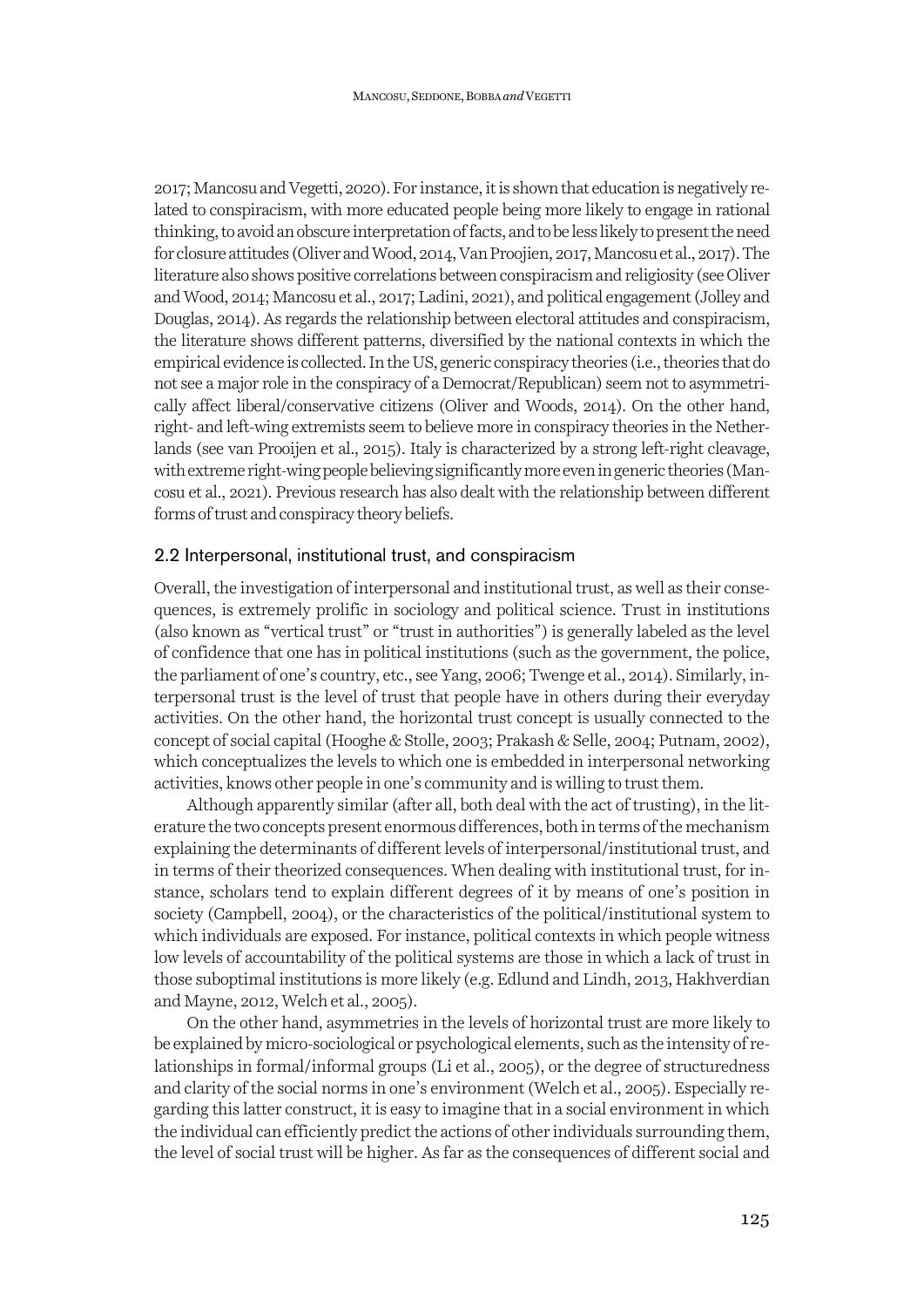institutional levels are concerned, it is possible to say that, if institutional trust is more a matter of the *opinions* of people about the political and social system in which they live, interpersonal trust tackles one's everyday *social life*.

The literature stresses that interpersonal and institutional trust presents strong (and negative) associations with conspiracism. For instance, Einstein and Glick (2015) show that high levels of conspiracism are correlated with low levels of trust in institutions. The same relationship is shown by Mari and colleagues (2021). The socialpsychological literature presents similar results concerning the relationship between interpersonal trust and believing in conspiracy theories. Evidence of this association can be found in Goertzel (1994), as well as in Abalakina-Paap and colleagues (1999). However, in this latter case, the relationship is always presented as plain empirical evidence, rarely associated with an explanatory mechanism.

#### 2.3 Trust and conspiracism: what about the mechanisms?

The explanation of the relationship between different types of trust and conspiracism is the main aim of the paper. As regards institutional trust, the mechanism that drives the relationship is pretty straightforward. If people, for a variety of reasons, tend to trust less in institutions, it means that they believe that these are at best inefficient, and at worst flawed (Hakhverdian and Mayne, 2012; Mari et al., 2021). If political and economic institutions are perceived in this way, it becomes easier to believe that a corrupt elite, not attentive to the public interest, might plot in secret to the detriment of the large majority of the unaware population (for a more in-depth analysis of the consistency of distrust and conspiracist narratives, see Jamison et al., 2020). As shown above, previous literature has shown a negative relationship between conspiracism and institutional trust, and we have no elements to believe that the pandemic would undermine this association. Our first hypothesis will thus read as follows:

#### **H1.***At lower levels of institutional trust, the level of conspiracism increases*

Much less clear is the mechanism that drives the relationship between social trust and conspiracism – as stressed above, previous literature, mainly based on correlational analyses in social psychology, did not provide a social mechanism that can provide a compelling theoretical explanation of the association between the two concepts.

In order to provide an attempt to solve this puzzle, we must start with defining conspiracism in a slightly different way. For citizens who believe in these theories, conspiracism has been defined as a simple explanation to a complex problem (see Marchlewska et al., 2018). Believing in conspiracy theories shifts the responsibility of dramatic events or unequal distributions of resources to a super-powerful, unrecognizable, and unbeatable group of people – the conspirators (Marchlewska et al., 2018; Uscinski, 2018). We also stressed in the previous paragraph that low levels of interpersonal trust are related to anomy – i.e., social structures in which social norms are undermined or almost absent (see Welch, 2005; Falcone and Castelfranchi, 2001). As stressed in previous studies, people with low interpersonal trust are alone in coping with complexity –namely, they have to cognitively deal with complex issues in (almost) complete solitude. This interpretation is compatible with the evidence brought by Grace and Schill (1984), who show that people presenting high levels of social trust are more likely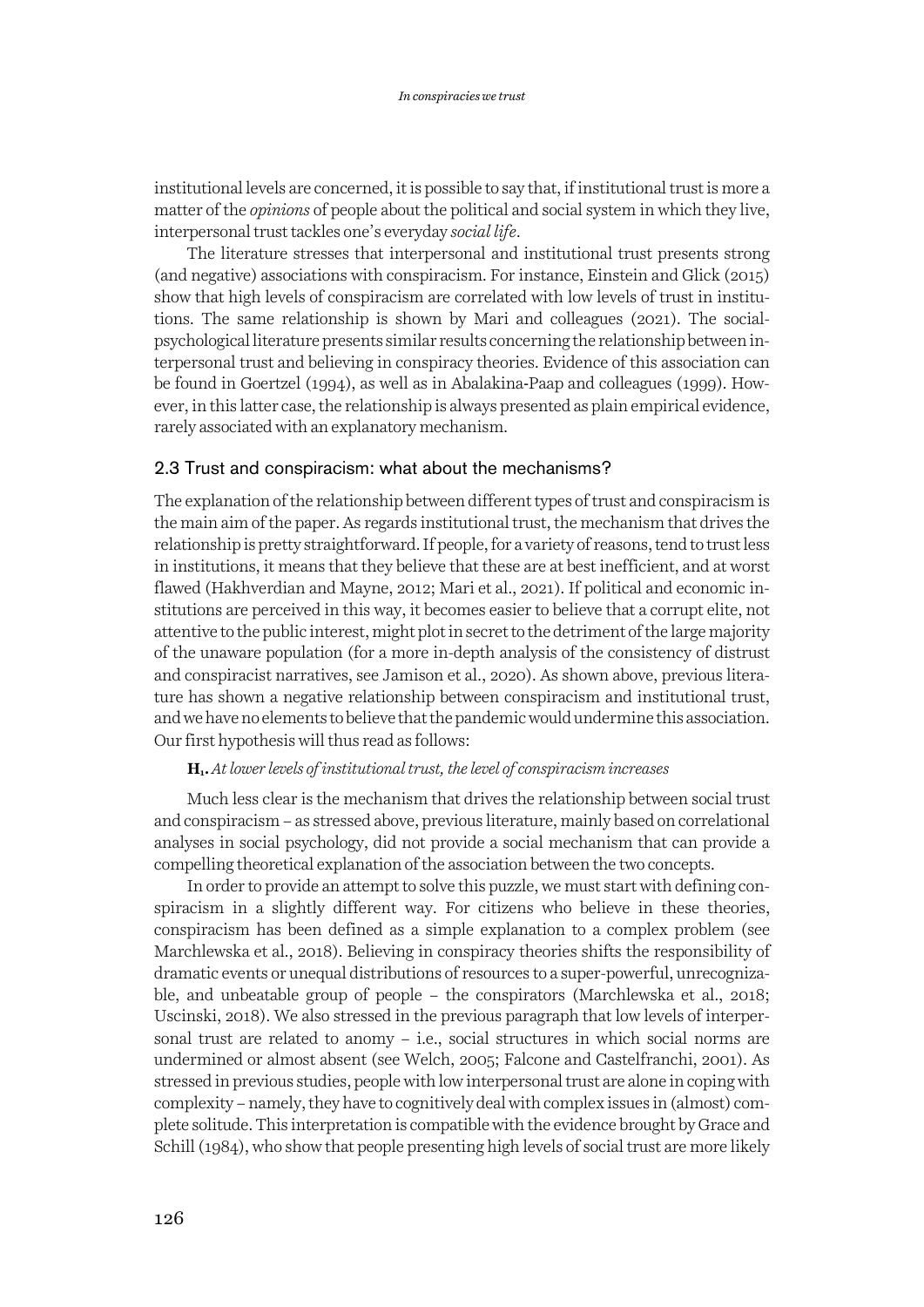to cope with situations of stress better than people with low levels (see also Wang et al., 2020). It is thus easier for those people to rely on simple explanations of social and political facts to cope with complexity. Hypothesis 2 will thus read as follows.

**H2.***At lower levels of interpersonal trust the level of conspiracism increases*

### 2.4 The role of uncertainty and the COVID-19 crisis in Italy

The COVID-19 crisis in Italy, especially during and after the so-called first wave (between March and July 2020), provides a unique occasion to test this mechanism. The Coronavirus pandemic hit Italy before other countries and, especially during the first wave of the pandemic, in a particularly strong way (with an excess death rate – as of 15 June 2020 – of more than 34,345 units, see Blangiardo et al., 2020). The first wave, with the strong lockdown measures taken to prevent the spread of the virus, produced dramatic changes in Italians' everyday lives. For our interests, this wave of the pandemic presents two relevant characteristics. First of all, it enhanced stress and uncertainty in the population from the economic, social, and existential points of view. The pandemic, in addition to producing a disastrous economic crisis, reduced the network of social relationships of a large quota of the population, forced to stay at home because of the lockdown measures. The second element of interest is the variance of those stress levels in the population. Since the beginning of the pandemic, it was clear that some subjects (the elderly, people with pre-existing pathologies) were more likely to be seriously endangered by the virus. Also, Italy has seen a very uneven distribution of the prevalence of infected people (and consequently, different death tolls), with outbreaks in some provinces of Northern Italy. For these reasons, the measured levels of stress and the perceptions of existential threat during and after the pandemic were largely different among Italians.

In this contribution, we will employ the perception of the threat of the Covid-19 pandemic (the so-called pandemic stress, see Kujawa et al., 2020) as a moderator to better understand the relationships between interpersonal/institutional trust and conspiracism.

Perceiving high levels of pandemic stress brings, inevitably, a burden of anxiety and uncertainty that people must cope with. If what we argued in H2 is true, i.e., that the relationship between interpersonal trust and conspiracism is driven by a form of anxiety reduction, in which people cope with uncertainty by relying on simple, Manichean theories that explain almost everything with simple arguments, it is plausible to infer that this same relationship should be stronger in subjects that experience more of this type of anxiety. In other words, we expect that, if the mechanism we are theorizing is correct, COVID-related stress will moderate the relationship between interpersonal trust and conspiracism. Hypothesis 3 thus reads as follows:

**H3.** *The negative relationship between interpersonal trust and conspiracism will be stronger among people experiencing more pandemic stress.*

On the other hand, we have stressed that trust in institutions is only marginally associated with the levels of anxiety that one experiences, and it is mainly a matter of opinion, which deals more with the consistency of conspiracist narratives with respect to anxiety management. Institutional trust is mainly based on perceived perceptions of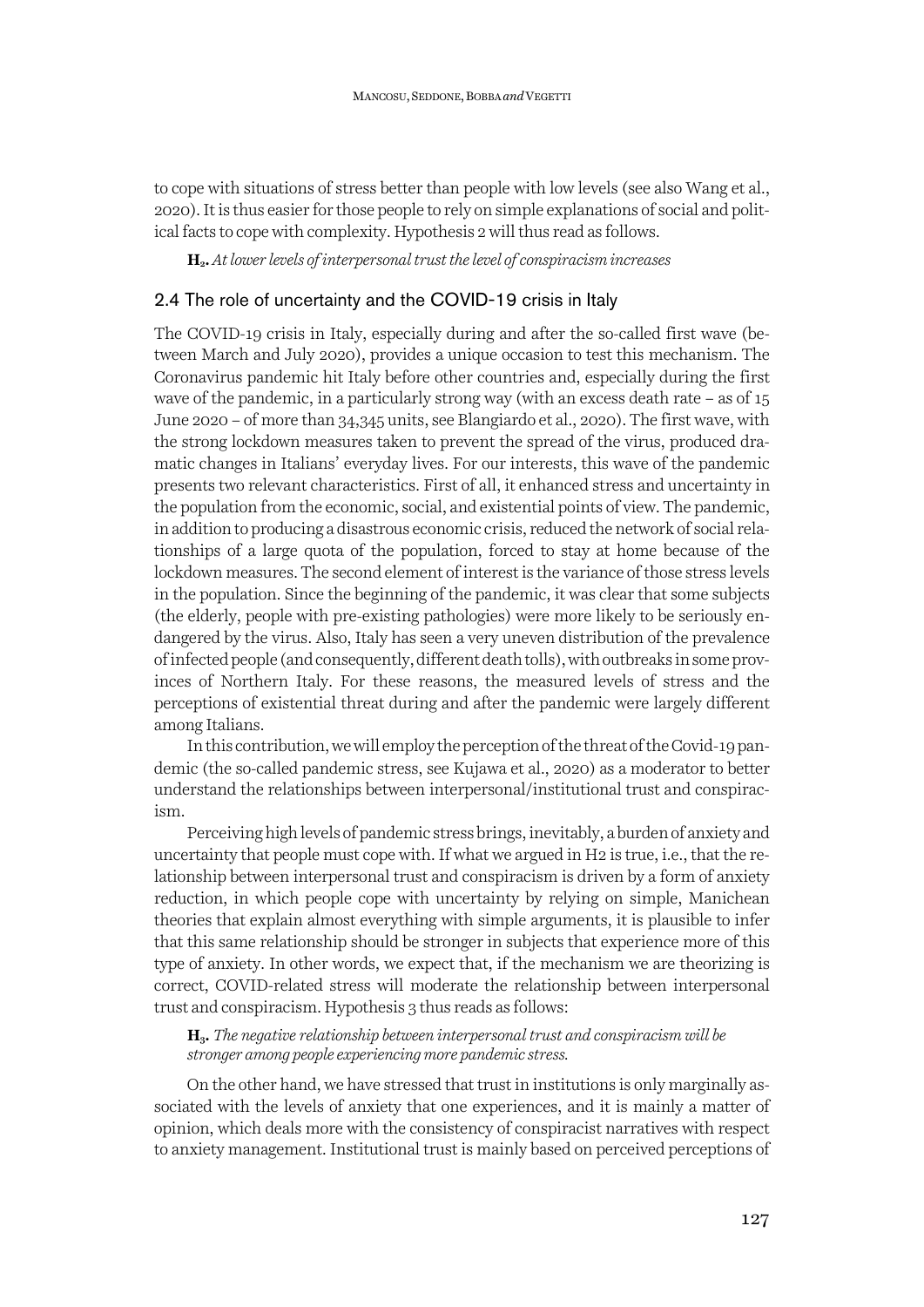institutional performance, or political partisanship, but the literature so far has not provided any possible theoretical link between institutional trust, conspiracism, *and* uncertainty/pandemic stress. In this case, we might expect that the moderation effect would be absent, because of the very fact that the two mechanisms that drive people's reactions are different. We do not see any reason why pandemic stress is expected to moderate the relationship between institutional trust and conspiracism. Our H4 will thus read as follows:

**H4.***The negative relationship between institutional trust and conspiracism will not be moderated by pandemic stress.*

### 3. Data and methods

Our hypotheses are tested through an online survey of the over-18 Italian population (n=2,267). Data collection is managed by the Italian polling company SWG. The sample is drawn from a pool of 60,000 panelists. Respondents are randomly drawn from this pool, with the sampling procedure stratified by a set of socio-demographic indicators (gender, age, and area of residence). The questionnaire was administered after the first pandemic wave (more specifically, between June 26 and July 3, 2020).

Our dependent variable is the result of a scale asking our respondents to evaluate the likelihood of four conspiracy theories about the nature and diffusion of COVID-19 that were particularly widespread in July 2020. More specifically, we asked them to evaluate – from 0 (meaning "not plausible at all") to 10 (meaning "completely plausible") – the following statements:

- The new Coronavirus has been created to breed fear and impose mass vaccinations
- COVID-19 was created in a Chinese lab and escaped, causing the pandemic<sup>1</sup>
- New 5G antennas harm the immune system and makes the diffusion of Covid-19 easier
- The COVID-19 emergency and lockdown measures have been a rehearsal for a dictatorship

The four items, although covering largely different aspects of the conspiracy theories about the pandemic, present an extremely satisfactory internal consistency (Cronbach's Alpha = 0.92). We can thus argue that they tackle a concept that might be very similar to that of conspiracist ideation (Bruder et al., 2013). After summing the four items, we rescaled them to obtain a 0-10 scale, in which 0 is equal to 0 "Evaluating every conspiracy theory as not plausible at all" and 10 means "Evaluating every conspiracy theory as totally plausible".

The main independent variables are represented by two scales tackling interpersonal and institutional trust. The first scale, which covers interpersonal trust, is composed of two items, asking people to evaluate, on a 1-4 scale from 1 ("No trust at all") to 4 ("A lot of trust") how much they trust 1) their colleagues/coworkers and 2) friends and acquaintances. The second scale measures trust in political and public institutions, asking them to evaluate, on the same 4-point scale outlined above, their trust in the

<sup>&</sup>lt;sup>1</sup> We are aware of the fact that the "leak" hypothesis is now more plausible, being evaluated as a possible origin of the new Coronavirus also by official sources. Still, in July 2020 this was definitely a conspiracy theory.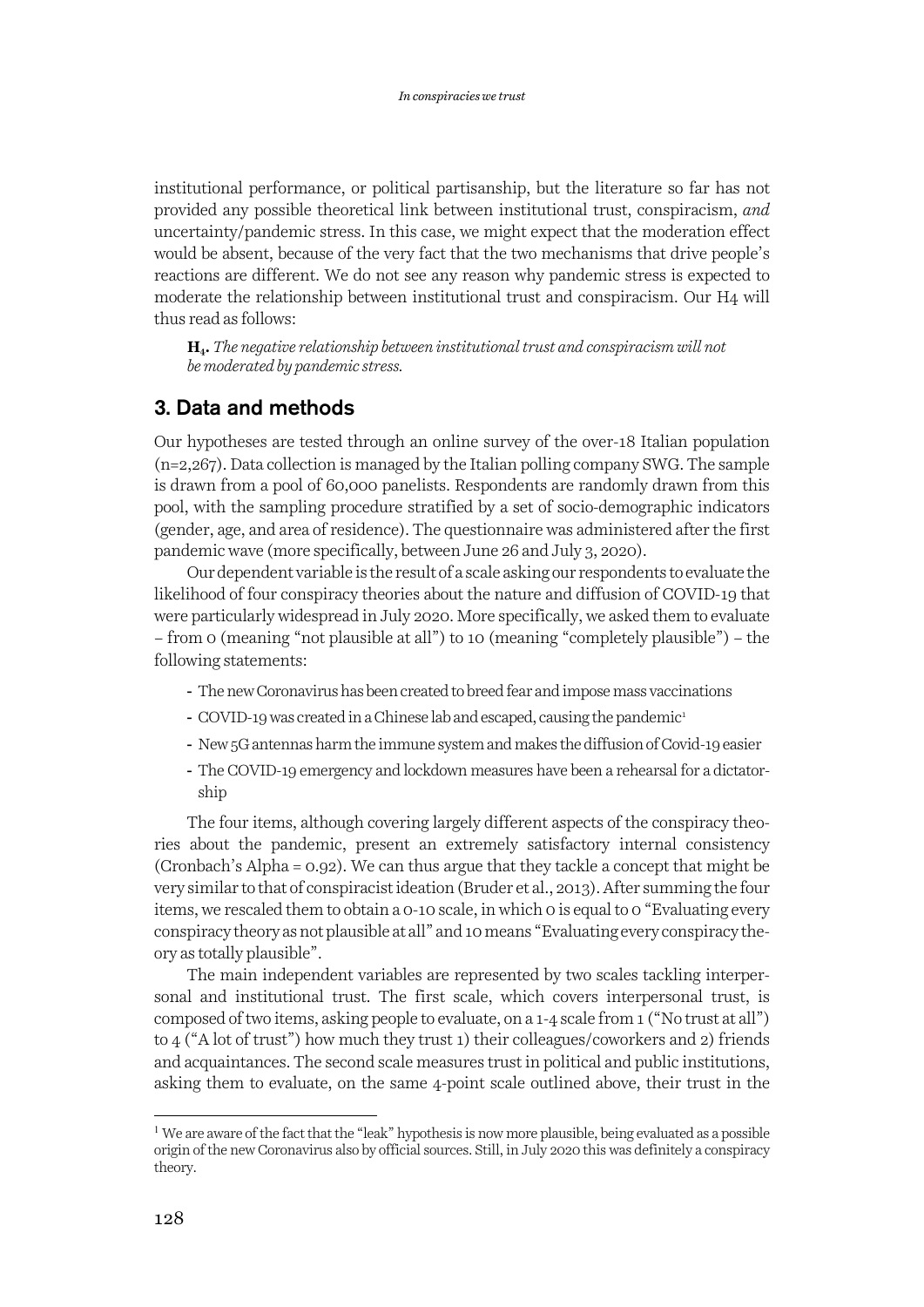following institutions: the President of the Republic, the Italian Parliament, Italian law enforcement, the President of the respondent's region, the mayor of respondent's city, the government, and the National Healthcare System. Both the scales provide a more than sufficient internal consistency (respectively, the Cronbach alphas of the two scales are equal to .83 and .86). To make them comparable in the models that test our hypotheses, and to provide positive coefficients in the models, after summing the items, we rescaled them to a 0-1 scale, inverted the polarity of the scale, and produced two *distrust*  scales, in which 0 means "no distrust at all in any item" and 1 means "complete distrust in all items". This will help the readability of predictions/average marginal effects in the following paragraph. It must be noted that the first-order correlation between the two types of trust is not particularly high (r=.40). We can thus conclude that the two concepts, as stressed repeatedly in the literature (see Spadaro et al., 2020, Kim et al., 2020), tackle two different concepts.

We stressed above the importance of the moderator of the effect, the individual level of pandemic stress. Since we do not have a measure in our questionnaire that tackles this concept exactly, we rely on a proxy of the concept, namely, the perceived likelihood of getting infected in the future by the new Coronavirus (a 0-10 scale going from 0 "Impossible" to 10 "Sure"). The question was asked of those who did not get infected with COVID-19 (in our sample, we had 29 people who declared they had been infected and we thus expunged them from the analysis). In this case, at higher levels of perceived likelihood of being infected, we are assuming that feelings of anxiety and pandemic stress will increase. 2

To control for possible composition effects, we added to our models several confounders, namely gender, age (continuous), educational level (subdivided in "Primary", "Secondary" and "Tertiary"), and vote intentions (subdivided in "Majority", "Rightwing opposition", "Other parties/Abstention"). 3

#### 3.1 Models

We stressed above that the pandemic hit the country in very different ways. It is thus important to take into account that different subnational pandemic situations might alter the correlation of our attitudes. The hypotheses will thus be tested using two fixedeffect linear regression models, with the level-2 variable being the region of residence of the respondents.

The first model, aimed at testing  $H_1$  and  $H_2$ , in addition to the control variables, fits the coefficients for the two types of trust. The second fits two two-way interactions between the two types of trust separately and the perceived likelihood of getting infected by COVID-19. This latter model will test  $H_3$  and  $H_4$ .

### 4. Results

Table 1 reports the coefficients for the two models presented above.

<sup>2</sup> Of course, this choice, similarly to the working employed for the trust scale, is a suboptimal solution. This drawback of the empirical design will be dealt with in the last section of the paper.

<sup>&</sup>lt;sup>3</sup> See Appendix 1 for descriptive statistics of the variables employed in the models.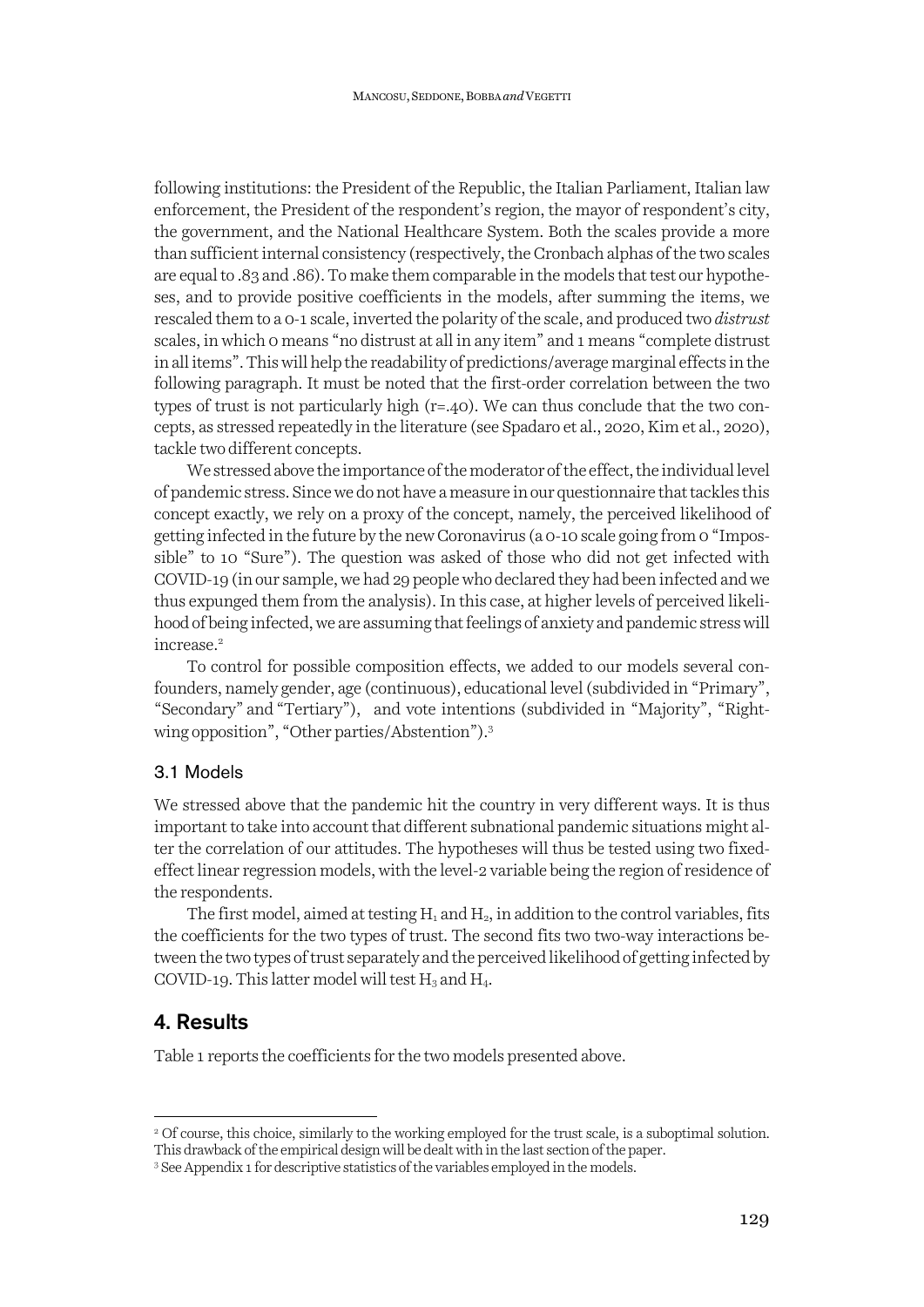|                                         | Model 1     |          | Model 2     |          |  |  |
|-----------------------------------------|-------------|----------|-------------|----------|--|--|
| Independent variables                   | Coef.       | S.E.     | Coef.       | S.E.     |  |  |
| Institutional distrust                  | $3.018***$  | (0.371)  | 6.558***    | (0.814)  |  |  |
| Interpersonal distrust                  | $0.670**$   | (0.310)  | $-0.640$    | (0.711)  |  |  |
| Likelihood of getting COVID-19          | 0.0452      | (0.0305) | 0.338***    | (0.0795) |  |  |
| Instit. distrust * Getting COVID-19     |             |          | $-0.742***$ | (0.152)  |  |  |
| Interp. distrust * Getting COVID-19     |             |          | $0.274**$   | (0.138)  |  |  |
| Gender: Female (ref. Male)              | $0.613***$  | (0.124)  | 0.596***    | (0.124)  |  |  |
| Age                                     | $-0.004$    | (0.004)  | $-0.004$    | (0.004)  |  |  |
| Vote: Government (ref. Others)          | 0.152       | (0.152)  | 0.166       | (0.151)  |  |  |
| Vote: Right-wing opposition             | 1.303***    | (0.166)  | $1.260***$  | (0.165)  |  |  |
| Education IvI: Secondary (ref. Primary) | $-0.858***$ | (0.226)  | $-0.806***$ | (0.225)  |  |  |
| Education IvI: Tertiary                 | $-1.360***$ | (0.232)  | $-1.336***$ | (0.230)  |  |  |
| Constant                                | 1.099***    | (0.415)  | $-0.396$    | (0.554)  |  |  |
| Observations                            | 1,668       |          | 1,668       |          |  |  |
| Number of IvI-2 units                   |             | 20       |             | 20       |  |  |
| Lvl-2 variance                          |             | 2.489    |             | 2.474    |  |  |

| Table 1. Two fixed-effect models to study conspiracism |
|--------------------------------------------------------|
|--------------------------------------------------------|

Note: Standard errors in parentheses; \*\*\* p<0.01, \*\* p<0.05, \* p<0.1

As it is possible to see in model 1, both vertical and horizontal distrust variables correlate positively with conspiracism, as correctly predicted in  $H_1$  and  $H_2$ . Since the two variables are rescaled in the same way, it is also possible to investigate the magnitude of these two effects. As we can note, the difference between the coefficients of vertical and horizontal distrust is important, with the institutional distrust coefficient being about 4.5 times greater than that of interpersonal distrust (a three-point coefficient for the institutional trust variable and a 0.7 coefficient for the interpersonal trust variable).

Although few studies in the literature have investigated the relevance of the differences between interpersonal and institutional trust in explaining conspiracism, the corroboration of  $H_1$  and  $H_2$  does not come as a surprise. The interaction terms, presented in Model 2, show a more interesting pattern. We argued in  $H_3$  that, if the relationship between different types of trust and conspiracism is actually driven by different mechanisms (fear and anxiety on one hand, narrative consistency on the other), the moderation effect of perceived stress caused by the COVID-19 crisis should impact interpersonal trust in a very precise way, namely, increasing the effect of distrust at increasing levels of pandemic stress. On the other hand, in  $H_4$  the sign of the moderating effect of stress was expected *not* to be significant. As is possible to see from Table 1 (Model 2), the interaction terms between pandemic stress and the two variables present opposite signs. In other words, the more a person is persuaded that he/she will get COVID-19, the greater the correlation between interpersonal distrust and conspiracism. Similarly, at increasing levels of our pandemic stress variable, we see a decreasing correlation between institutional distrust and conspiracism. Figure 1 shows these two relationships graphically.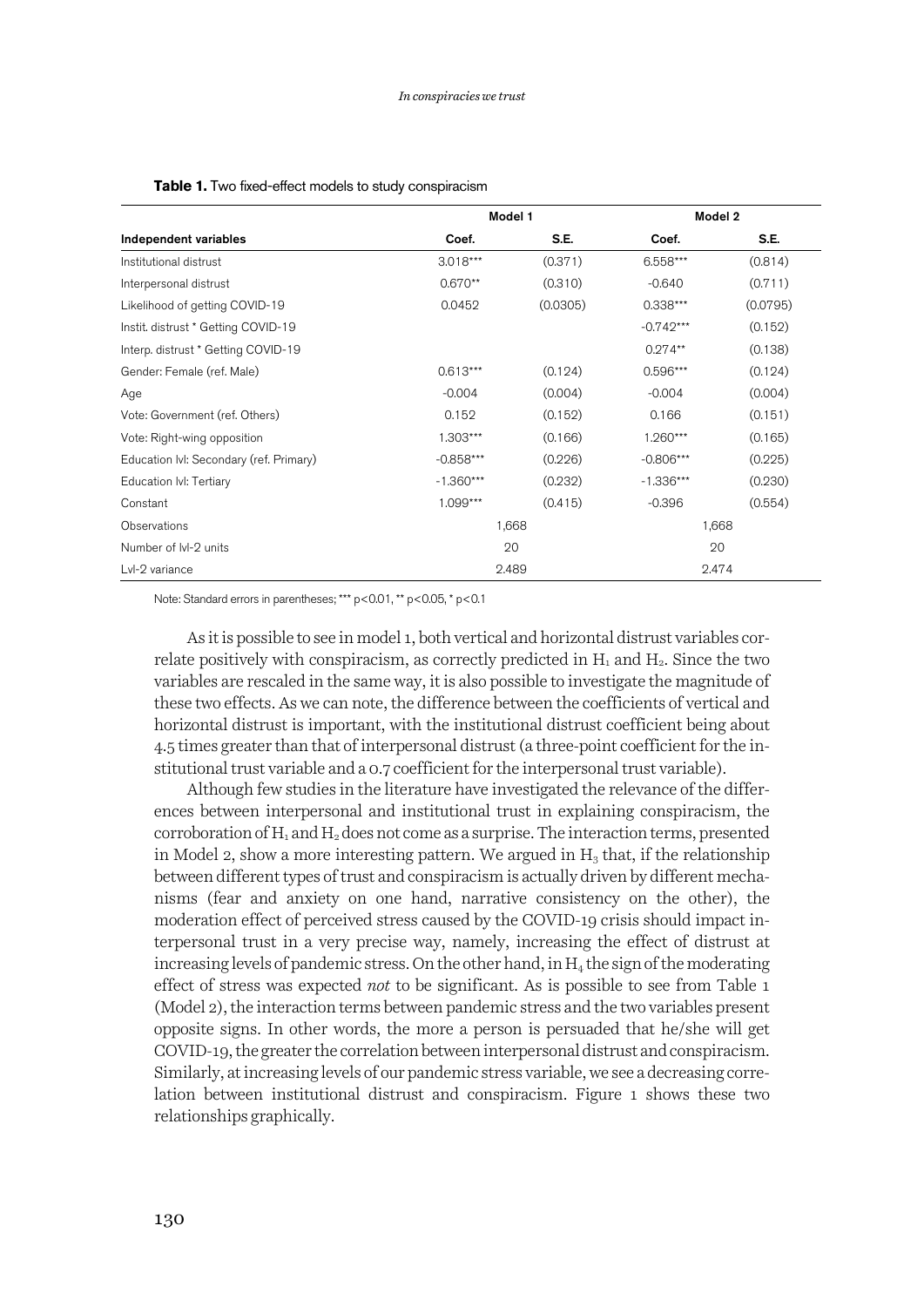

**Figure 1.** Average Marginal Effects of the coefficient of institutional and interpersonal distrust on conspiracism, by perceived likelihood of getting COVID-19

Source: own elaboration.

As is possible to see from the left panel of Figure 1, the Average Marginal Effects show also the magnitude of the two opposed moderation effects. We can see that the AME of interpersonal distrust is non-significant at low levels of perceived likelihood of getting infected (and it becomes significant when the perceived likelihood is higher than 5). On the other hand, we can see the opposite figure for institutional distrust (right panel of Figure 1). Here, at high levels of pandemic stress, we have non-significant marginal effects of interpersonal distrust. Summarizing, we can say that  $H_3$  is corroborated, while the empirical test of  $H_4$  reveals unexpected evidence that must be carefully taken into account. Although we expected that the moderation of pandemic stress would not have been significant, we realize that the effect is significant, and goes in the opposite direction with respect to the effect that moderates the correlation between interpersonal trust and conspiracism.This moderation effect is particularly large, with people with low levels of pandemic stress presenting a strong and positive association between institutional trust and conspiracism, and citizens presenting high levels of pandemic stress presenting a non-significant correlation between institutional trust and conspiracism. This result challenges our  $H_4$  and calls for possible alternative explanations of the relationship between trust (and, in particular, institutional trust) and conspiracism during the pandemic.

### 5. Discussion

Believing in conspiracy theories is usually seen as being related to one's levels of trust. Lower levels of institutional trust might make people more likely to believe in plots orchestrated by powerful and evil elites. At the same time, even if the mechanism is not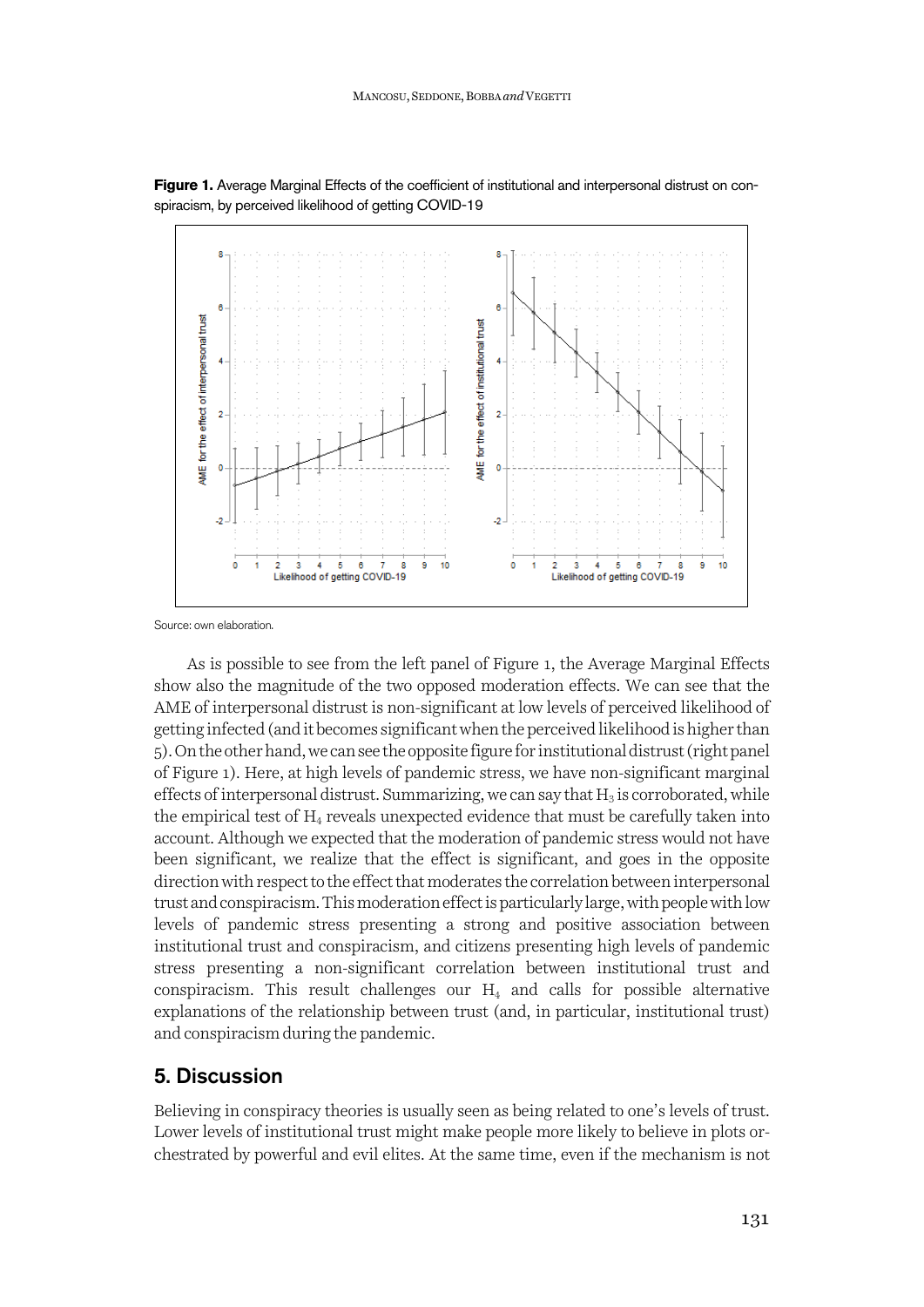explicitly posited, the literature found a negative association between interpersonal trust and believing in conspiracy theories (Goertzel, 1994; Abalakina-Paap et al., 1999).

The present contribution aimed to systematically compare the effects that different types of trust might have on conspiracism. In addition, the paper aimed to understand the mechanisms underlying the relationship between conspiracism and interpersonal/institutional trust, by exploiting, as a moderator variable, the role of pandemic stress after the first COVID-19 wave. We argued that people with low levels of interpersonal trust are more likely to employ conspiracy theories as coping mechanisms to deal with complexity, especially when presenting high levels of pandemic stress. Believing in such theories, thus, might be a way of reducing the stress related to uncertain situations (Grace and Schill, 1984; Wang et al., 2020). On the other hand, people with high levels of interpersonal trust are more equipped to deal with uncertainty and thus are less likely to be forced to rely on these simple explanations of reality.

At the same time, we expected that the moderating effect of pandemic stress would not be significant as regards the correlation between institutional trust and our dependent variable. Surprisingly, we found that the moderation effect in this latter case is opposite with respect to the former type of trust. This is particularly interesting since it might suggest that a situation of pandemic distress leads to a reduction in the correlation between believing in conspiracies and trust in institutions.The relationship between institutional trust and conspiracism seems to be affordable only if one feels relatively safe with respect to the pandemic. Being afraid of the possible consequences of the pandemic, on the other hand, reduces the correlation between trust and conspiracism. This latter result might be explainable as some form of side effect of high levels of fear of the pandemic, which, as we know from previous literature, increases the average level of institutional trust (Kritzinger et al., 2021). As a result, if institutional trust increases also for generally conspiracist people, this might lead to the weaker correlations that we see in the results.

The study presents several limitations, both as concerns the data employed and the design. Concerning the former, we have seen that the variables employed to measure both interpersonal trust and pandemic stress are non-standard variables that are usually employed in the literature. In particular, interpersonal trust and pandemic stress are generally measured in different ways. Also, because of data limitations, several socioeconomic variables (such as economic vulnerability and income losses, which might represent relevant indicators fostering respondents'feeling of anxiety) were kept out of our analyses. Future research will aim to test whether those relationships hold with standard variables, as well as with more confounders. The second limitation relates to the non-causal design employed. The results present correlational evidence, and the causal mechanisms argued are corroborated only in an indirect way. In other words, we do not have the "smoking gun" that our argument is correct.

Notwithstanding these issues, we think that these results shed light on the connections between two fundamental concepts employed in social science and a new, interesting element of public opinion that is becoming extremely relevant in contemporary societies.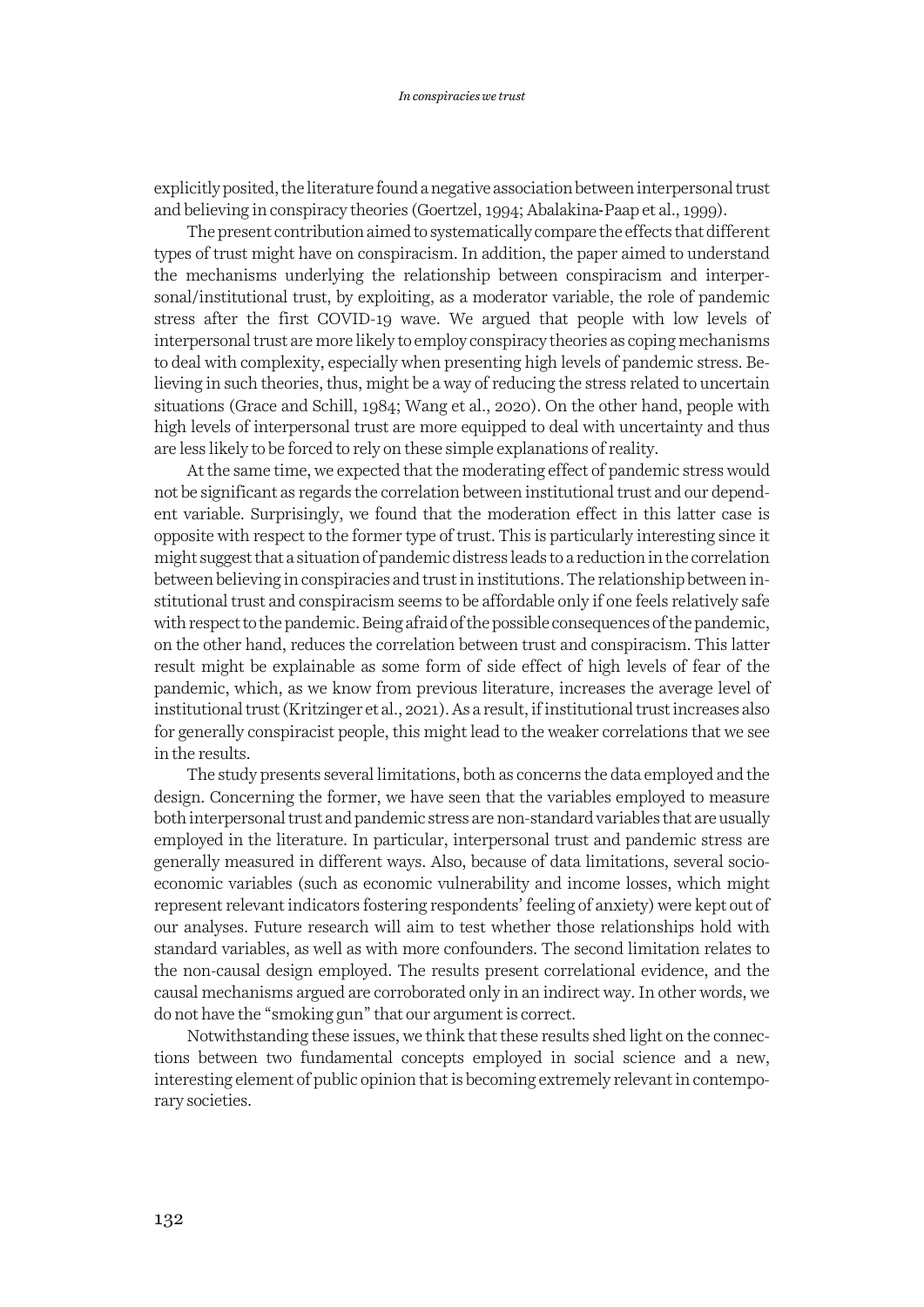### Acknowledgement

Data collection has been financed by Collegio Carlo Alberto (Turin) and the Department of Cultures, Politics, and Society (University of Turin).

### **References**

- Abalakina-Paap, M., Stephan, W. G., Craig, T., & Gregory, W. L. (1999). Beliefs in conspiracies. Political Psychology, 20(3), 637-647.
- Barron, D., Morgan, K., Towell, T., Altemeyer, B., & Swami, V. (2014). Associations between schizotypy and belief in conspiracist ideation. Personality and Individual Differences, 70, 156-159.
- Blangiardo, M., Cameletti, M., Pirani, M., Corsetti, G., Battaglini, M., & Baio, G. (2020). Estimating weekly excess mortality at sub-national level in Italy during the COVID-19 pandemic. PloS one, 15(10), e0240286.
- Bruder, M., Haffke, P., Neave, N., Nouripanah, N., & Imhoff, R. (2013). Measuring individual differences in generic beliefs in conspiracy theories across cultures: Conspiracy Mentality Questionnaire. Frontiers in psychology, 4, 225.
- Campbell, W. R. (2004). The sources of institutional trust in East and West Germany: civic culture or economic performance?. German politics, 13(3), 401-418.
- Castanho Silva, B., Vegetti, F., & Littvay, L. (2017). The elite is up to something: Exploring the relation between populism and belief in conspiracy theories. Swiss political science review, 23(4), 423-443.
- Constantinou, M., Gloster, A. T., & Karekla, M. (2021). I won't comply because it is a hoax: Conspiracy beliefs, lockdown compliance, and the importance of psychological flexibility. Journal of Contextual Behavioral Science, 20, 46-51.
- Byford, J., & Billig, M. (2001). The emergence of anti-Semitic conspiracy theories in Yugoslavia during the war with NATO. Patterns of Prejudice, 35(4), 50-63.
- Darwin, H., Neave, N., & Holmes, J. (2011). Belief in conspiracy theories. The role of paranormal belief, paranoid ideation and schizotypy. Personality and Individual Differences, 50(8), 1289-1293.
- Edlund, J., & Lindh, A. (2013). Institutional trust and welfare state support: on the role of trust in market institutions. Journal of Public Policy, 295-317.
- Einstein, K. L., & Glick, D. M. (2015). Do I think BLS data are BS? The consequences of conspiracy theories. Political Behavior, 37(3), 679-701.
- Falcone, R., & Castelfranchi, C. (2001). Social trust: A cognitive approach. In Trust and deception in virtual societies (pp. 55-90). Springer, Dordrecht.
- Goertzel, T. (1994). Belief in conspiracy theories. Political Psychology, 15(3),731-742.
- Grace, G. D., & Schill, T. (1986). Social support and coping style differences in subjects high and low in interpersonal trust. Psychological Reports, 59(2), 584-586.
- Hakhverdian, A., & Mayne, Q.(2012). Institutional trust, education, and corruption: A micromacro interactive approach. The Journal of Politics, 74(3), 739-750.
- Hofstadter, R. (1965). The paranoid style in American politics and other essays. New York: Knopf.
- Hooghe, M., & Stolle, D.(Eds.). (2003). Generating social capital: Civil society and institutions in comparative perspective. Springer.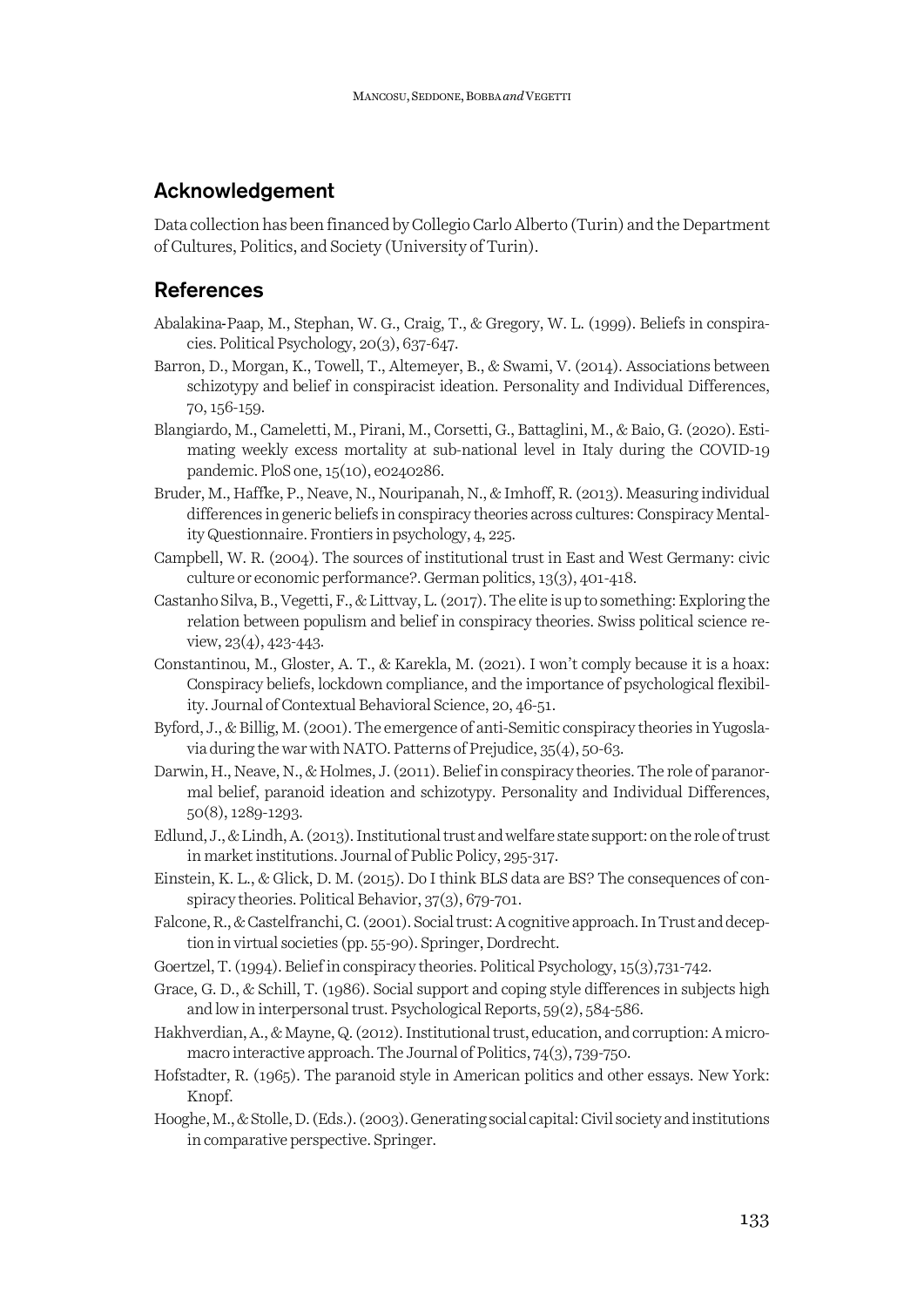- Hornsey, M. J., Finlayson, M., Chatwood, G., & Begeny, C. T. (2020). Donald Trump and vaccination: The effect of political identity, conspiracist ideation and presidential tweets on vaccine hesitancy. Journal of Experimental Social Psychology, 88, EarlyView.
- Jamison, A. M., Quinn, S. C., & Freimuth, V. S. (2019). "You don't trust a government vaccine": Narratives of institutional trust and influenza vaccination among African American and white adults. Social Science & Medicine, 221, 87-94.
- Jolley, D., & Douglas, K. M. (2014). The effects of anti-vaccine conspiracy theories on vaccination intentions. PloS one, 9(2), e89177.
- Kim, Y., Sommet, N., Na, J., & Spini, D. (2021). Social Class—Not Income Inequality—Predicts Social and Institutional Trust. Social Psychological and Personality Science, EarlyView.
- Kreis E. (2020) Tackling "conspiracy" theories after the January 2015 terrorist attacks in Paris. Diogenes EarlyView.
- Kritzinger, S., Foucault, M., Lachat, R., Partheymüller, J., Plescia, C., & Brouard, S. (2021). 'Rally round the flag': the COVID-19 crisis and trust in the national government. West European Politics, 1-27.
- Kujawa, A., Green, H., Compas, B. E., Dickey, L., & Pegg, S. (2020). Exposure to COVID-19 pandemic stress: Associations with depression and anxiety in emerging adults in the United States. Depression and anxiety, 37(12), 1280-1288.
- Ladini, R. (2021). Religious and conspiracist? An analysis of the relationship between the dimensions of individual religiosity and belief in a big pharma conspiracy theory. Italian Political Science Review/Rivista Italiana di Scienza Politica, 1-18.
- Li, Y., Pickles, A., & Savage, M. (2005). Social capital and social trust in Britain. European sociological review, 21(2), 109-123.
- Mancosu, M., Ladini, R., & Vassallo, S. (2021). Political consequences of conspiratorial thinking: evidence from 2016 Italian constitutional referendum. Acta Politica, 56(1), 69-88.
- Mancosu, M., Vassallo, S., & Vezzoni, C. (2017). Believing in conspiracy theories: Evidence from an exploratory analysis of Italian survey data. South European Society and Politics, 22(3), 327-344.
- Mancosu, M., & Vegetti, F. (2021). "Is it the message or the messenger?": Conspiracy endorsement and media sources. Social Science Computer Review, 39(6), 1203-1217.
- Marchlewska, M., Cichocka, A., & Kossowska, M. (2018). Addicted to answers: Need for cognitive closure and the endorsement of conspiracy beliefs. European Journal of Social Psychology, 48(2), 109-117.
- Mari, S., Gil de Zúñiga, H., Suerdem, A., Hanke, K., Brown, G., Vilar, R., ... & Bilewicz, M. (2021). Conspiracy Theories and Institutional Trust: Examining the Role of Uncertainty Avoidance and Active Social Media Use. Political Psychology. EarlyView.
- Miller, J. M. (2020). Psychological, political, and situational factors combine to boost COVID-19 conspiracy theory beliefs. Canadian Journal of Political Science/Revue canadienne de science politique, 53(2), 327-334.
- Oleksy, T., Wnuk, A., Maison, D., & Łyś, A. (2021). Content matters. Different predictors and social consequences of general and government-related conspiracy theories on COVID-19. Personality and individual differences, 168, 110289.
- Oliver, J. E., & Wood, T. J. (2014). Conspiracy theories and the paranoid style (s) of mass opinion. American Journal of Political Science, 58(4), 952-966.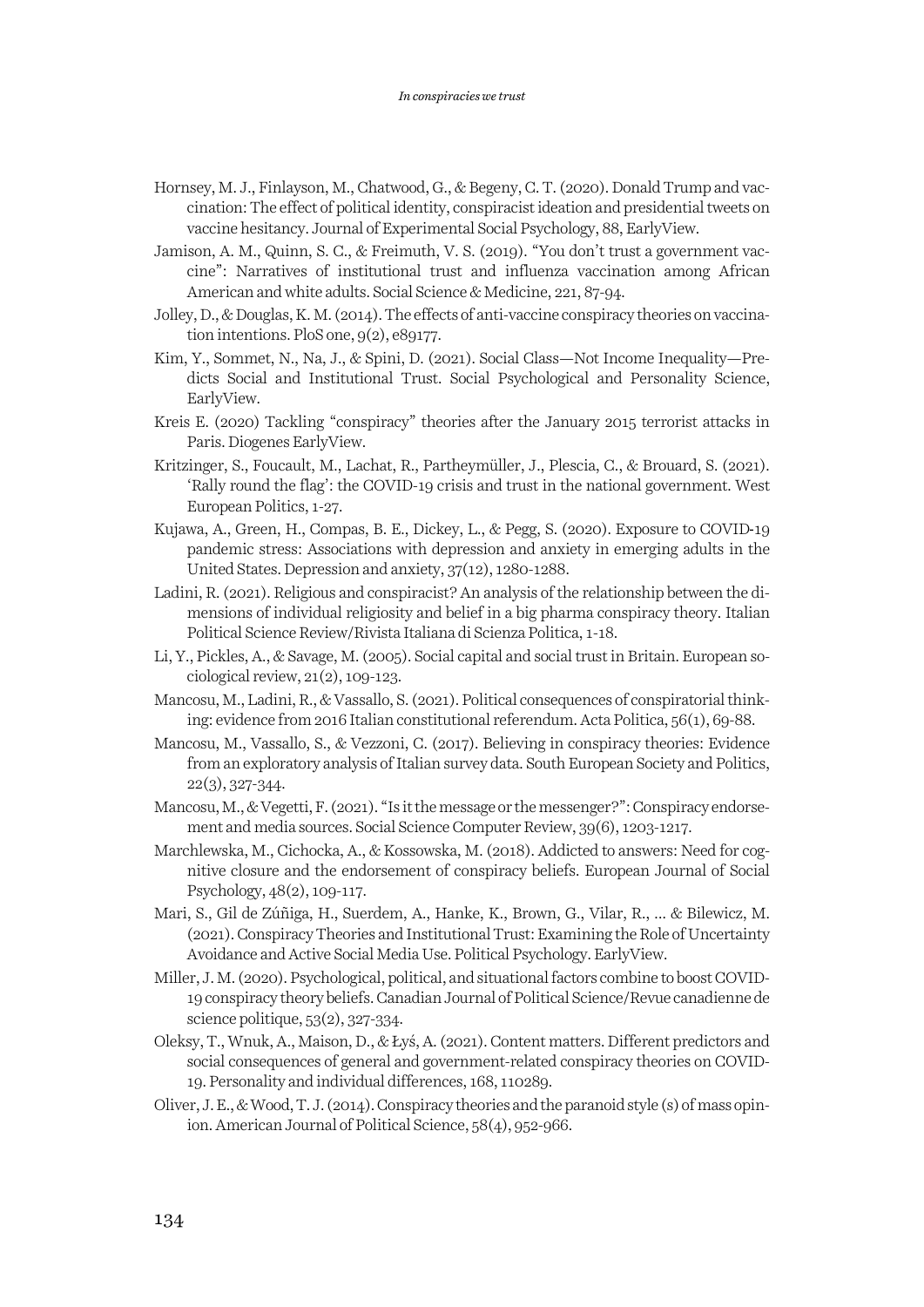- Olmsted, K. S. (2019). Real enemies: Conspiracy theories and American democracy, World War I to  $9/11$ . Oxford University Press.
- Plencner, A. (2014). Critical thinking and the challenges of internet. Communication Today  $5(2): 4-19.$
- Prakash, S., & Selle, P. (Eds.). (2004). Investigating social capital: Comparative perspectives on civil society, participation and governance. Sage.
- Putnam, R. D. (2000). Bowling alone: The collapse and revival of American community. Simon and Schuster.
- Swami, V., Coles, R., Stieger, S., Pietschnig, J., Furnham, A., Rehim, S., & Voracek, M. (2011). Conspiracist ideation in Britain and Austria: Evidence of a monological belief system and associations between individual psychological differences and real-world and fictitious conspiracy theories. British Journal of Psychology, 102(3), 443-463.
- Spadaro, G., Gangl, K., Van Prooijen, J. W., Van Lange, P. A., & Mosso, C. O. (2020). Enhancing feelings of security: How institutional trust promotes interpersonal trust. PloS one,  $15(9)$ .
- Twenge, J. M., Campbell, W. K., & Carter, N. T. (2014). Declines in trust in others and confidence in institutions among American adults and late adolescents, 1972–2012. Psychological science, 25(10), 1914-1923.
- Uscinski, J. E., Klofstad, C., & Atkinson, M. D. (2016). What drives conspiratorial beliefs? The role of informational cues and predispositions. Political Research Quarterly, 69(1), 57-71.
- Uscinski, J. E. (2018). Conspiracy theories and the people who believe them. Oxford University Press.
- Van Prooijen, J. W. (2017). Why education predicts decreased belief in conspiracy theories. Applied cognitive psychology, 31(1), 50-58.
- Van Prooijen, J. W., Krouwel, A. P., & Pollet, T. V. (2015). Political extremism predicts belief in conspiracy theories. Social Psychological and Personality Science, 6(5), 570-578.
- Vezzoni, C., Sani, G. M. D., Chiesi, A. M., Ladini, R., Biolcati, F., Guglielmi, S., ... & Segatti, P. (2021). Where does the Coronavirus come from? On the mechanisms underlying the endorsement of conspiracy theories on the origin of SARS-CoV-2. Italian Political Science Review/Rivista Italiana Di Scienza Politica, 1-15.
- Wang, H., Xia, Q., Xiong, Z., Li, Z., Xiang, W., Yuan, Y., ... & Li, Z. (2020). The psychological distress and coping styles in the early stages of the 2019 coronavirus disease (COVID-19) epidemic in the general mainland Chinese population: A web-based survey. PLoS One,  $15(5)$ .
- Welch, M. R., Rivera, R. E., Conway, B. P., Yonkoski, J., Lupton, P. M., & Giancola, R. (2005). Determinants and consequences of social trust. Sociological Inquiry, 75(4), 453-473.
- Yang, K. (2006). Trust and citizen involvement decisions: Trust in citizens, trust in institutions, and propensity to trust. Administration & Society, 38(5), 573-595.